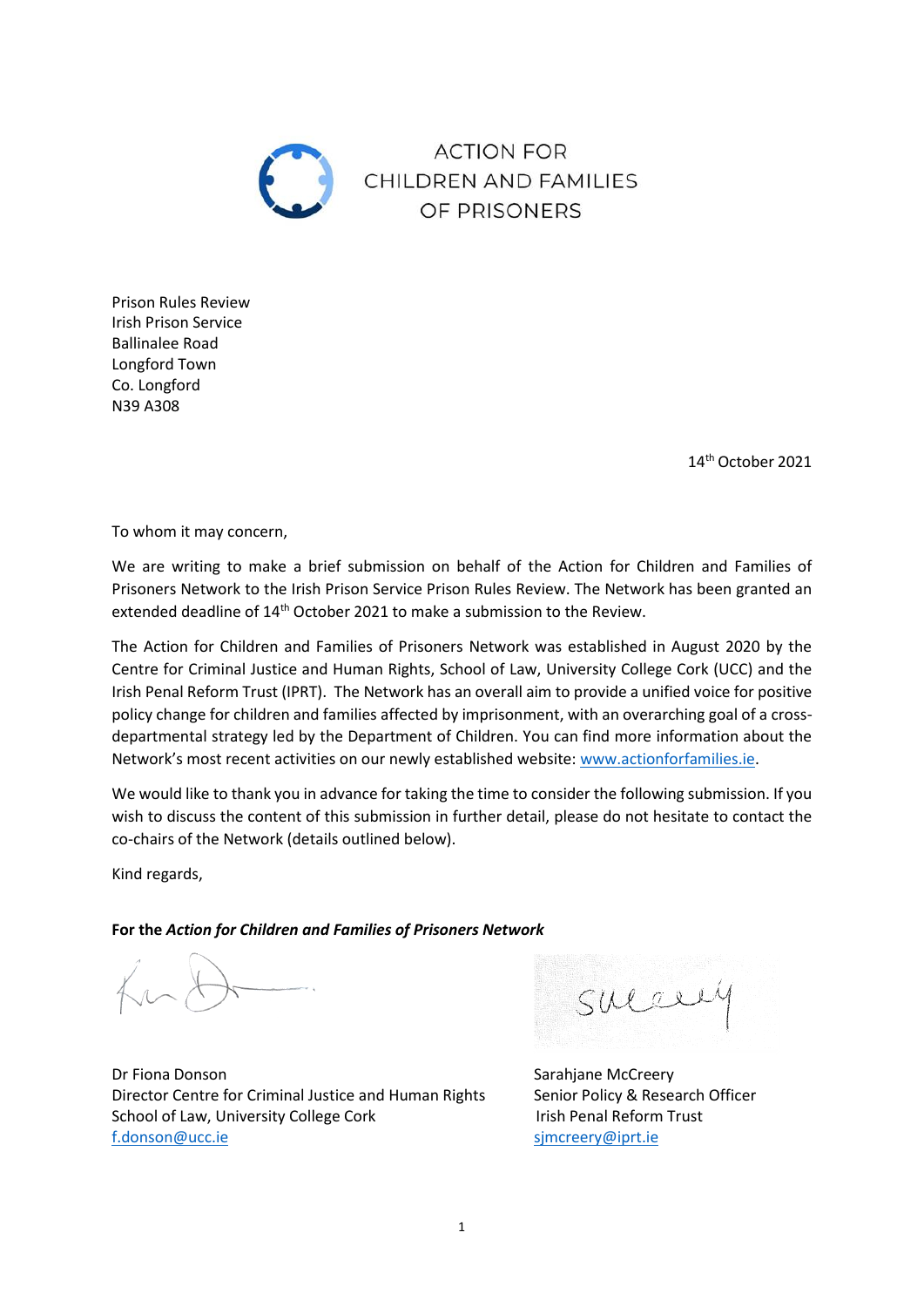#### General Principles to Inform the Prison Rules:

The Network strongly advocates for children and families to be supported so that they can maintain frequent and direct contact with their family member in prison. This premise is widely supported within the UN Convention on the Rights of the Child,<sup>1</sup> the Mandela Rules,<sup>2</sup> and the European Prison Rules, <sup>3</sup> all underlining the value of such contact. It is also recommended by the Council of Europe to Member States in its *Recommendation CM/Rec (2018)5 of the Committee of Ministers to member States concerning children with imprisoned parents* ('the CoE Recommendation'). 4 Family contact can improve wellbeing for children and families as well as people in prison. Moreover, while the Action for Children and Families Network firmly assert that the responsibility of successful reintegration of a family member in prison should never be placed upon children and families, evidence suggests that family contact has positive rehabilitative outcomes.

When reviewing the Prison Rules 2007, additional work needs to be carried out to ensure that staff values and practices are aligned with any amendment to the Rules so that the culture matches up with the law applicable to the Irish Prison Service. This should include children's rights training, training on the impact of imprisonment and the prison setting on children, training on how to support imprisoned parents and their children and better understand the specific problems they face, and training on how to make visits child-friendly and how to search children in a child-friendly manner. Moreover, further attention and commitment to family contact should not only be prioritised in the review of the Prison Rules but included throughout the overall strategy of the IPS.

### The Rules Pertaining to Mothers and Babies in Custody:

The Action for Children and Families Network fundamentally believe that prison is no place for women who offend and should only be used as a sanction of last resort, particularly for women who are pregnant or have young babies. The Network uphold that women who offend should be dealt with through gender-specific community-based sanctions which are frequently and robustly monitored. Women who offend often end up in prison due to issues such as poverty and deprivation as well as discrimination,<sup>5</sup> which may be at the hands of people closest to them such as partners, family members and their community.<sup>6</sup> Women are also more likely to commit non-violent petty offences

[content/uploads/2019/12/CoE\\_Rec20185.pdf.](https://childrenofprisoners.eu/wp-content/uploads/2019/12/CoE_Rec20185.pdf) [14 October 2021]. **Rec 17 states:** *Children should normally be allowed to visit an imprisoned parent within a week following the parent's detention and, on a regular and frequent basis, from then on. Child-friendly visits should be authorised in principle once a week, with shorter, more frequent visits allowed for very young children, as appropriate*. <sup>5</sup> British Association for Counselling and Psychotherapy (BACP), (2013). *Women in the Criminal Justice System.* [Online]. BACP. Available

<sup>1</sup> United Nations Office of the High Commissioner (OHCHR), (1989). *Convention on the Rights of the Child*

*Adopted and opened for signature, ratification and accession by General Assembly resolution 44/25 of 20 November 1989*. [Online]. OHCHR. Available from: [https://www.ohchr.org/Documents/ProfessionalInterest/crc.pdf.](https://www.ohchr.org/Documents/ProfessionalInterest/crc.pdf) [11 August 2021]. P.10. **Article 9 states:** *State parties shall respect the right of the child who is separated from one or both parents to maintain personal relations and direct contact with both parents on a regular basis, except if it is contrary to the child's best interests.*

<sup>2</sup> United Nations Office on Drugs and Crime (UNODC), (2015). *The United Nations Standard Minimum Rules for the Treatment of Prisoners (the Nelson Mandela Rules)*. [Online]. UNODC. Available from[: https://www.unodc.org/documents/justice-and-prison-](https://www.unodc.org/documents/justice-and-prison-reform/Nelson_Mandela_Rules-E-ebook.pdf)

[reform/Nelson\\_Mandela\\_Rules-E-ebook.pdf.](https://www.unodc.org/documents/justice-and-prison-reform/Nelson_Mandela_Rules-E-ebook.pdf) [12 October 2021]. **Rule 58 states:** *Prisoners shall be allowed, under necessary supervision, to communicate with their family and friends at regular intervals: (a) By corresponding in writing and using, where available, telecommunication, electronic, digital and other means; and (b) By receiving visits*.

<sup>3</sup> Council of Europe, (2006). *European Prison Rules*. [Online]. Council of Europe. Available from[: https://rm.coe.int/european-prison-rules-](https://rm.coe.int/european-prison-rules-978-92-871-5982-3/16806ab9ae)[978-92-871-5982-3/16806ab9ae.](https://rm.coe.int/european-prison-rules-978-92-871-5982-3/16806ab9ae) [11 August 2021]. **Rule 24 states:** *Loss of liberty should not entail loss of contact with the outside world. On the contrary, all prisoners are entitled to some such contact and prison authorities should strive to create the circumstances to allow them to maintain it as best as possible.*

<sup>4</sup> Council of Europe, (2018). *Recommendation CM/Rec (2018)5 of the Committee of Ministers to member States concerning children with imprisoned parents.* [Online]. Council of Europe. Available from[: https://childrenofprisoners.eu/wp-](https://childrenofprisoners.eu/wp-content/uploads/2019/12/CoE_Rec20185.pdf)

from[: https://www.bacp.co.uk/media/2130/bacp-women-in-criminal-justice-system-briefing-nov13.pdf](https://www.bacp.co.uk/media/2130/bacp-women-in-criminal-justice-system-briefing-nov13.pdf) [20 July 2021].

<sup>6</sup> United Nations Office on Drugs and Crime (UNODC), (2014). *Handbook on Women and Imprisonment. Criminal Justice Handbook Series. [*Online]. UNODC. Available from: [https://www.unodc.org/documents/justice-and-prison-reform/women\\_and\\_imprisonment\\_-](https://www.unodc.org/documents/justice-and-prison-reform/women_and_imprisonment_-_2nd_edition.pdf) [\\_2nd\\_edition.pdf](https://www.unodc.org/documents/justice-and-prison-reform/women_and_imprisonment_-_2nd_edition.pdf) [20 July 2021].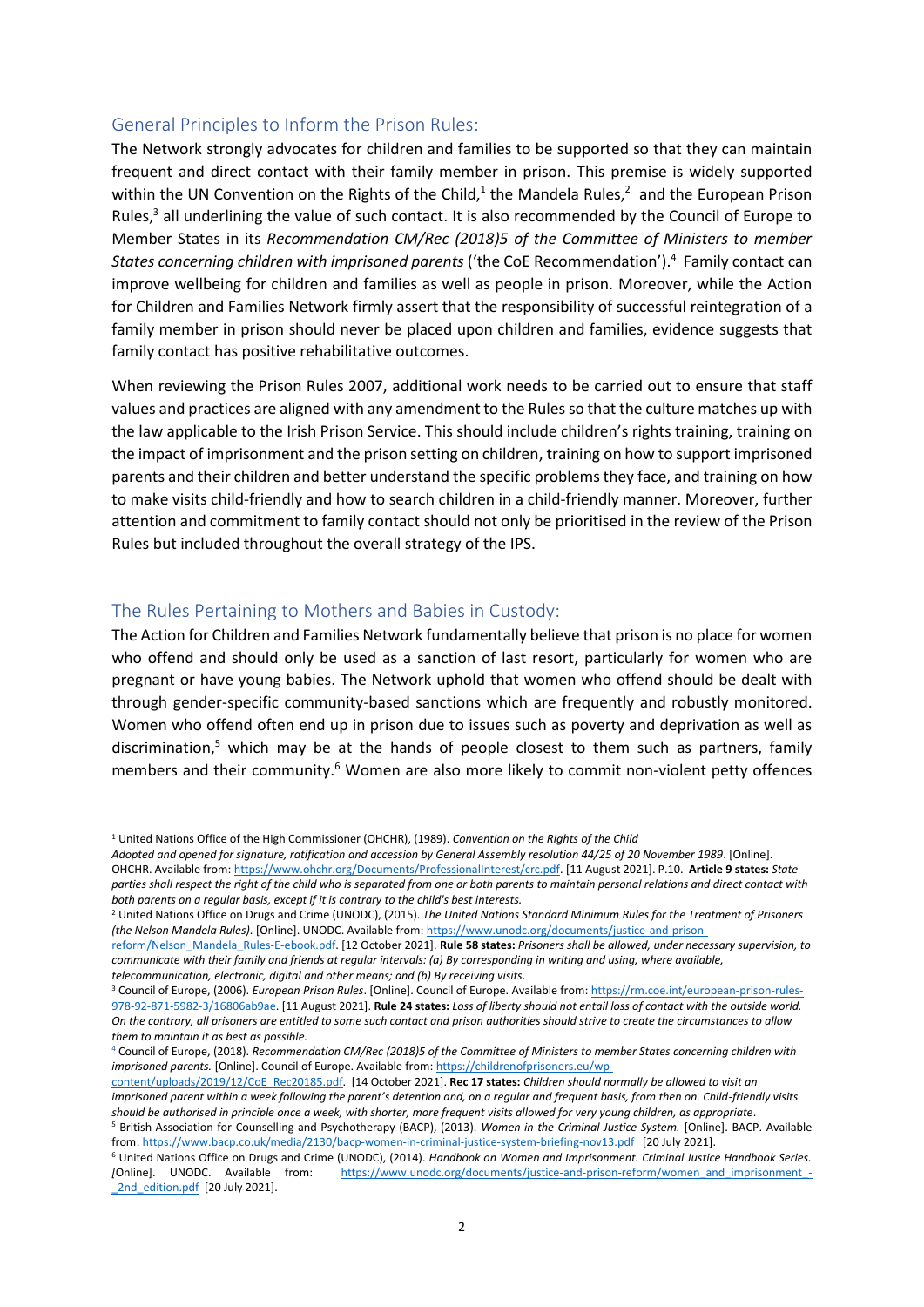such as theft and fraud, often linked to poverty and economic survival.<sup>7</sup> Furthermore, women are more likely to be primary caregivers than their male counterparts. As a Network, we stress that pregnant women should never end up in prison. However, in extreme cases when they do, the Prison Rules relating to mothers with babies in custody must be reviewed and addressed to ensure that they have access to the best possible support.

The Network recommends that in circumstances where a mother ends up in custody with her baby, that they only be accommodated in a unit specifically for mothers and babies and that *Rule 17* is expanded to include this. The Network also recommends that a designated child protection policy must be in place which guides all decisions on matters relating to the mother and baby during the term of imprisonment. This designated policy is of particular importance to mothers who have had no previous involvement with social work. The Network proposes the expansion of *Rule 17* to include the requirement to develop and adhere to such a policy. This change would bring the rules into line with principle 37 of the CoE Recommendation, which goes further in stating that arrangements for infants in prison should "*safeguard the child's welfare and promote their healthy development, including provision of ongoing health-care services, and arranging for appropriate specialists to monitor their development in collaboration with community health services".* The Network would also encourage *Rule 17* to be developed to include effective access to appropriate health care services for both babies and new mothers.

On review of the above rules relating to mothers with babies in custody, the Network strongly recommends adherence to minimum standards set in the Bangkok Rules as they relate to pregnant women,<sup>8</sup> the safeguarding of the relationship between mother and child,<sup>9</sup> and the environment in which the child is raised.<sup>10</sup>

#### The Rules Pertaining to Letters:

The Network recommends that *Rule 43 (1)*, concerning sending and receiving letters, be updated to include a fixed standard timeline for distributing post and parcels. In-person visits and phone calls are short in duration, and it is often difficult for family members to get across all of the information they wish to share in such a short space of time. Letters are key to addressing this issue as there are no limits on the amount of information that can be transferred through letters between people in prison and their family members. Providing guarantees that these letters will be sent and received in adequate time, that closely reflects the timing of the postal service outside of prison, is imperative.

<sup>7</sup> United Nations Office on Drugs and Crime (UNODC), (2014). *Handbook on Women and Imprisonment. Criminal Justice Handbook Series*. [https://www.unodc.org/documents/justice-and-prison-reform/women\\_and\\_imprisonment\\_-](https://www.unodc.org/documents/justice-and-prison-reform/women_and_imprisonment_-_2nd_edition.pdf) 2nd\_edition.pdf [20 July 2021].

<sup>8</sup> United Nations Human Rights Office of the High Commissioner (OHCHR), (2011). *United Nations Rules for the Treatment of Women Prisoners and Non-custodial Measures for Women Offenders (the Bangkok Rules).* [Online]. OHCHR. Available from:

[https://undocs.org/A/RES/65/229.](https://undocs.org/A/RES/65/229) [12 October 2021]. **Rule 48 (2) States:** *Women prisoners shall not be discouraged from breastfeeding their children, unless there are specific health reasons to do so.*

<sup>9</sup> United Nations Human Rights Office of the High Commissioner (OHCHR), (2011). *United Nations Rules for the Treatment of Women Prisoners and Non-custodial Measures for Women Offenders (the Bangkok Rules).* [Online]. OHCHR. Available from:

[https://undocs.org/A/RES/65/229.](https://undocs.org/A/RES/65/229) [12 October 2021]. **Rule 50 States:** *Women prisoners whose children are in prison with them shall be provided with the maximum possible opportunities to spend time with their children.*

<sup>10</sup> United Nations Human Rights Office of the High Commissioner (OHCHR), (2011). *United Nations Rules for the Treatment of Women Prisoners and Non-custodial Measures for Women Offenders (the Bangkok Rules).* [Online]. OHCHR. Available from:

[https://undocs.org/A/RES/65/229.](https://undocs.org/A/RES/65/229) [12 October 2021]. **Rule 51 (2) States:** *The environment provided for such children's upbringing shall be as close as possible to that of a child outside prison.*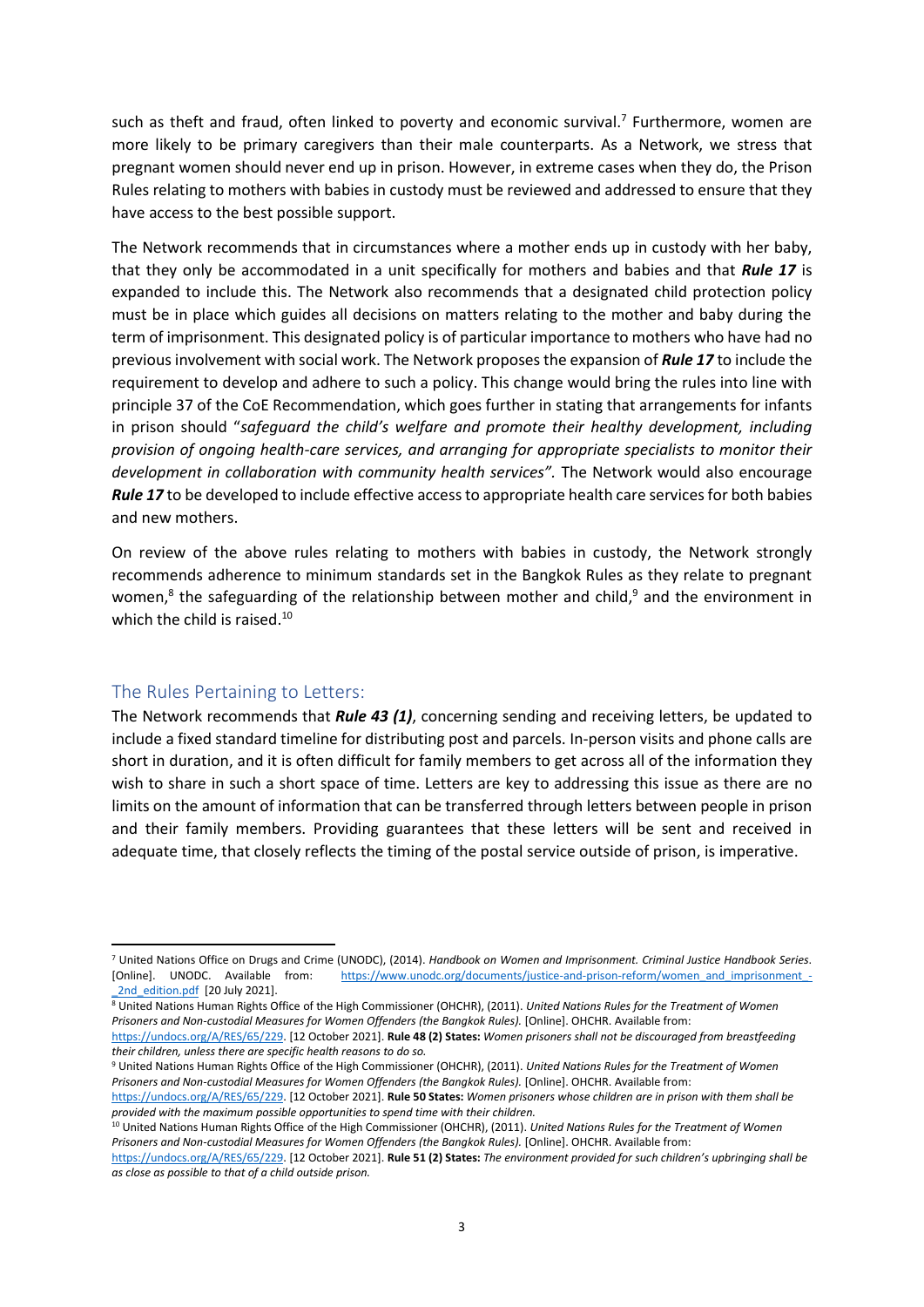### The Rules Pertaining to Phone Calls:

The Network recommends the removal of language from *Rule 46 (1)* which provides prison management with the power to allow a prisoner to communicate via telephone with a member of his or her family – "*the Governor may permit*" and "*as the Governor shall determine*". In 1992, Ireland ratified the United Nations Convention on the Rights of the Child (UNCRC). Article 9 of the UNCRC explicitly states that a child separated from a parent(s) has the right to *"maintain personal relations and direct contact with parents on a regular basis."*<sup>11</sup> Furthermore, according to the European Convention on Human Rights, Article 8, "*Everyone has the right to respect for his private and family life, his home and correspondence"*<sup>12</sup> – this includes people in prison. Thus, it is the fundamental right of people in prison, as well as their children and families, to maintain regular contact and prison management should not have the power to forgo such rights. The CoE Recommendation stresses the need to ensure that telephone calls are not used to replace other forms of contact but are complimentary.<sup>13</sup>

As outlined above, family contact is a fundamental right. People in prison should be able to exercise their right to family contact regardless of "*availability of facilities*" and this right should not be subject to "*reasonable limitations as the Governor may impose*". To this end, the Network also advocate for the removal of such language throughout *Rule 46.*

The Network also recommends the addition of rules which protect the minimum rights of people in prison and their family members in relation to telephone calls. These additional rules should set out the minimum duration of telephone calls allowed to people in prison, and set standards for timing of telephone calls to ensure that people in prison can access flexible and family-friendly hours for making such calls i.e., outside of school and work hours.

In accordance with Public Sector Duty, amendments to the Rules around telephone calls should reflect the specific needs of cohorts at-risk of discrimination. For example, foreign national prisoners with family members abroad should be entitled in the Prison Rules to additional phone calls as a supplement for the lack of in-person visits. Furthermore, people in prison with a number of children should also be entitled in the Rules to longer and/or additional phone calls to facilitate quality contact with each of their children.

<sup>11</sup> United Nations Office of the High Commissioner (OHCHR), (1989). *Convention on the Rights of the Child*

*Adopted and opened for signature, ratification and accession by General Assembly resolution 44/25 of 20 November 1989*. [Online]. OHCHR. Available from: [https://www.ohchr.org/Documents/ProfessionalInterest/crc.pdf.](https://www.ohchr.org/Documents/ProfessionalInterest/crc.pdf) [11 August 2021]. **Article 9 States:** *State Parties shall respect the right of the child who is separated from one or both parents to maintain personal relations and direct contact with both parents on a regular basis, except if it is contrary to the child's best interests.*

<sup>12</sup> Council of Europe, (1953). *European Convention on Human Rights*. [Online]. Council of Europe. Available from:

[https://www.echr.coe.int/documents/convention\\_eng.pdf.](https://www.echr.coe.int/documents/convention_eng.pdf) [12 October 2021]. **Article 8 States:** *Everyone has the right to respect for his private and family life, his home and his correspondence.*

<sup>13</sup> Council of Europe, (2018). *Recommendation CM/Rec(2018)5 of the Committee of Ministers to member States concerning children with imprisoned parents.* [Online]. Council of Europe. Available from[: https://childrenofprisoners.eu/wp-](https://childrenofprisoners.eu/wp-content/uploads/2019/12/CoE_Rec20185.pdf)

[content/uploads/2019/12/CoE\\_Rec20185.pdf.](https://childrenofprisoners.eu/wp-content/uploads/2019/12/CoE_Rec20185.pdf) [14 October 2021]. **Recs 25-26 States:** *The child's right to maintain contact between visits via alternative means such as telephone calls or more modern forms of instant communication is as important as face-to-face visits. The responses to the questionnaire (see appendi- ces below) indicate that many countries are experimenting with Skype-type com- munication as well as with the use of restricted access mobile phones for prisoners (although neither are currently authorised in many countries). In some countries, telephone calls may be unduly expensive and are therefore effectively inaccessible to many prisoners. For many children, being able to phone their parents when something significant happens in their daily lives, e.g., after a hard time at school, or when they have scored a great goal at football, can be important in terms of affirming their relationship with their parent.*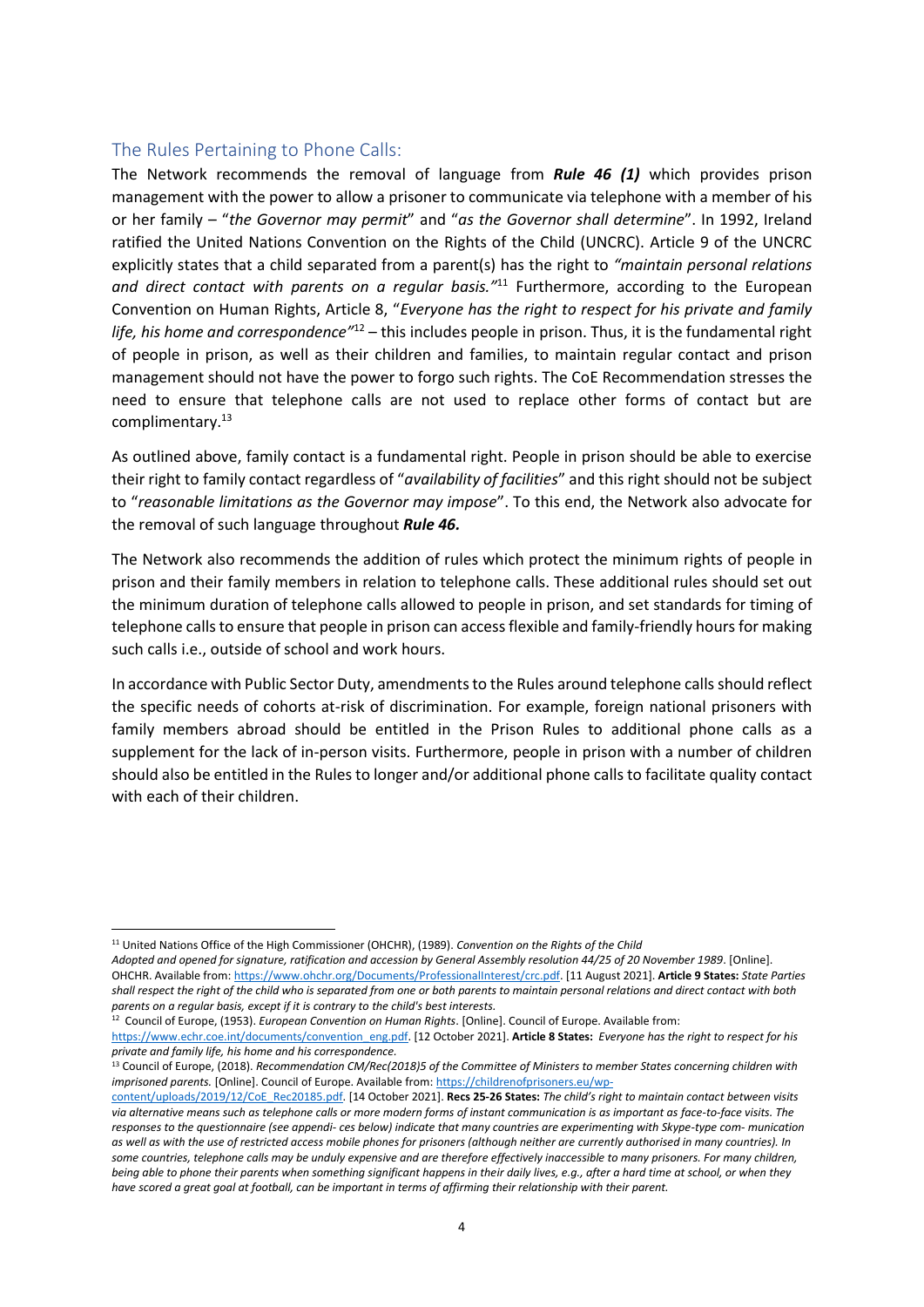# The Rules Pertaining to Visits:

The Network are aware that as visits recommence with the easing of COVID-19 restrictions, people in prison are allowed no more than two individuals per visit with a maximum of one child. The Network acknowledge the challenges surrounding infection control but strongly recommends that this number is increased immediately and in line with the practices adopted in similar settings outside of prison (such as nursing homes). Furthermore, to safeguard people's future entitlements, the Network recommends a number of additions/amendments to *Rule 35* pertaining to visits:

- An amendment of the Rule to allow at least one child-friendly visit per week with shorter, more frequent visits allowed for very young children, as appropriate. This would bring the Prison Rules in line with principle 17 of the CoE Recommendation which states that children should be allowed visit an imprisoned parent within one week of detention and on a regular and frequent basis from then on.<sup>14</sup>
- The inclusion of a minimum number of visitors permitted per visit within *Rule 35 (5) (a. ii)*, to solidify a minimum entitlement for people in prison and their children and families.
- The inclusion of an additional rule which entitles people in prison with more than one child to additional and longer in-person visits to accommodate family contact with each of their children. The addition of this rule is of particular significance during more restrictive periods such as the COVID-19 pandemic period, where only a maximum of one child is allowed per visit.
- The amendment of *Rule 35 (7)* to specify the obligation of the IPS to publish the exact dates and times of visits both in prisons and on the IPS website.
- The amendment of *Rule 35 (9)* and *(10)* to ensure that any person in prison denied a visit under this rule is provided with: detailed information regarding the reasons for the denial of a visit; an appropriate appeals mechanism through which to challenge the denial of a visit; and supplemented forms of alternative family contact i.e., telephone calls or video link calls, during the period in which visitation is denied. The CoE Recommendation states at principle 31 that *"a Child's right to direct contact shall be respected, even in cases where disciplinary sanctions or measures are taken against the imprisoned person."*<sup>15</sup>

The Network acknowledges that many of the Prison Rules concerning the scheduling and operations of visits are in place to ensure safety, security and good order of the prison and acknowledges the challenges in removing or relaxing specific rules around scheduling and operations. However, families and children need to be treated with dignity and rights to privacy.<sup>16</sup> Notwithstanding, the Network recommends the following improvements to *Rule 36* which balance the safety and security of the IPS with the rights of people in prison and their children and families:

• The amendment of *Rule 36 (1)* to ensure visitation is scheduled flexibly with families in mind i.e., outside of school and work hours. The scheduling of visitation should not be "*designated by the Governor*" but be applied according to a designated policy on visiting conditions

<sup>14</sup> Ibid., at Rec 17, which states**:** *Children should normally be allowed to visit an imprisoned parent within a week following the parent's detention and, on a regular and frequent basis, from then on. Child-friendly visits should be authorised in principle once a week, with shorter, more frequent visits allowed for very young children, as appropriate.*

*<sup>15</sup>* Ibid., at Rec 31 which states**:** *A child's right to direct contact shall be respected, even in cases where disciplinary sanctions or measures are taken against the imprisoned parent. In cases where security requirements are so extreme as to necessitate non-contact visits, additional measures shall be taken to ensure that the child-parent bond is supported.*

<sup>&</sup>lt;sup>16</sup>Ibid., at Rec 21 which states: Measures should be taken to ensure that the visit context is respectful to the child's dignity and right to *privacy, including facilitating access and visits for children with special needs.*